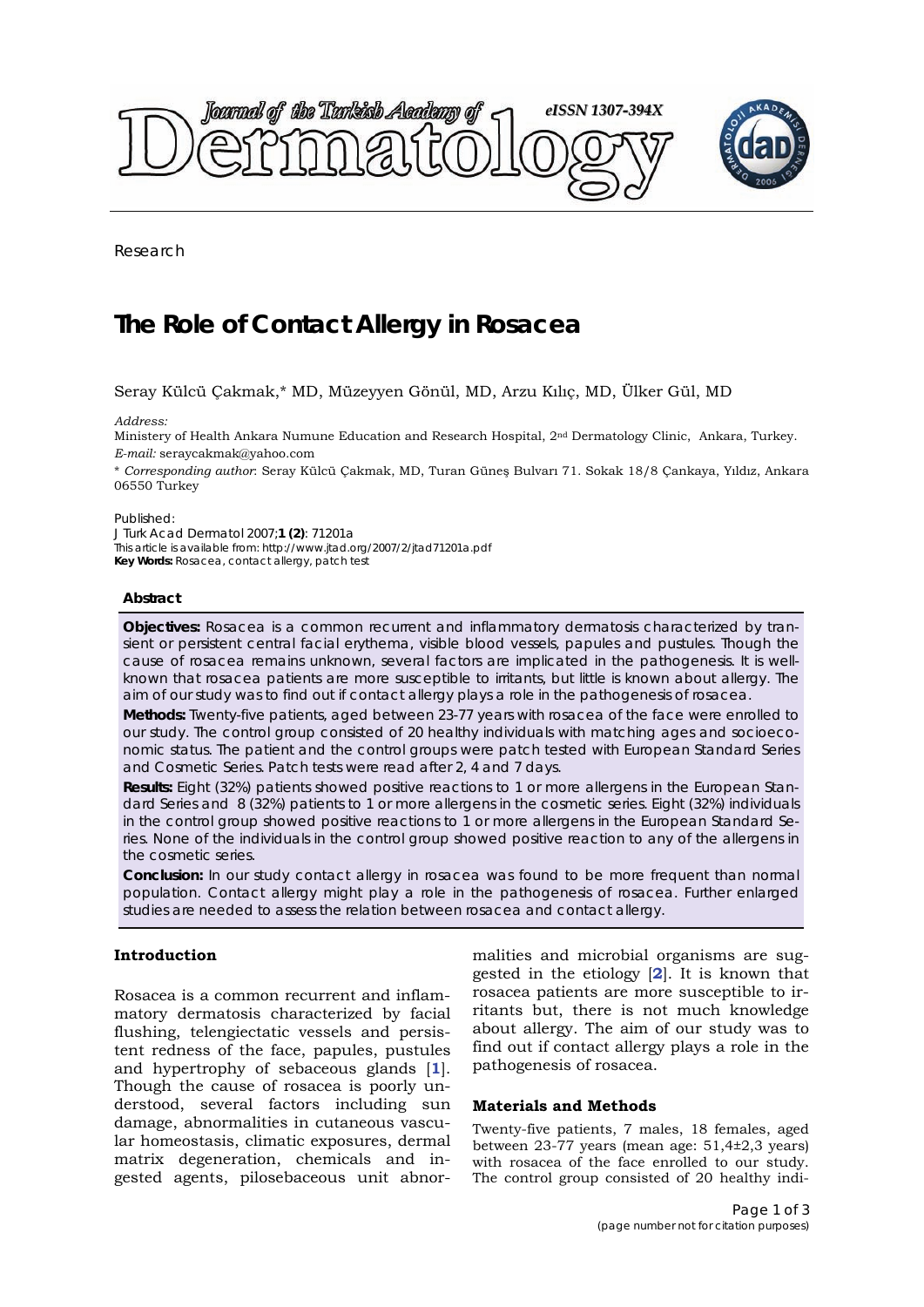<span id="page-1-0"></span>viduals with matching ages and socioeconomic status. The patient and the control groups were selected from individuals using cosmetics. The patient and the control groups were patch tested with European Standard Series and Cosmetic Series. Patch test substances were obtained from Chemotechnique diagnostics, Sweden. Patch tests were read after  $2$ , 4 and 7 days. Patch test reactions between + and +++ in any evaluations were considered to be positive.

## **Results**

Eight (32%) patients showed positive reactions to 1 or more allergens in the European Standard Series and 8 (32%) patients to 1 or more allergens in the Cosmetic Series **(Table 1)**. 6 (30%) individuals in the control group showed positive reactions to 1 or more allergens in the European Standard Series. None of the individuals in the control group showed positive reaction to any of the allergens in the Cosmetic Series. When positivities for each allergen was compared one by one between the patient and the control groups using chi-square test, no statistically significant difference was found (p>0,05). When the number of patients who showed positive reactions to 1

or more allergens in the Standard Series were compared with the control group using chi-square test, no statistically significant difference was found (p>0,05). Though the number of patients who showed positive reactions to 1 or more allergens in the Cosmetic Series were higher than the control group, no statistical comparison could be made as the number of individuals in the control group who showed positive reactions to one or more allergens in the Cosmetic Series were 0.

### **Discussion**

Rosacea is a relatively common disease. Though several hypotheses have been suggested, the exact pathophysiology is still unclear. Rosacea patients generally experience aggravation of erythema, scaling and itching in the course of their disease. Patients with rosacea have a lower threshold for irritation from topically applied substances. Topically applied products may exacerbate stinging and burning and also cause itching [**[2](#page-2-0), [3](#page-2-0)**]. Also sensitive and inflamed skin may be more prone to delayed type hypersensitivity. It has been suggested

**Table 1.** Positive Patch Test Results in the Patient Group

|                          | <b>Patch Tests</b>                                                                                                                                                                                                                           |                                                            |
|--------------------------|----------------------------------------------------------------------------------------------------------------------------------------------------------------------------------------------------------------------------------------------|------------------------------------------------------------|
| Number of<br>the Patient | <b>Cosmetics Series</b>                                                                                                                                                                                                                      | <b>Standart Series</b>                                     |
| $\mathbf{1}$             | Dimethylaminopropylamine                                                                                                                                                                                                                     |                                                            |
| 2                        |                                                                                                                                                                                                                                              | 4-phenylendiamine                                          |
| 3                        |                                                                                                                                                                                                                                              | Benzocaine<br>Nickelsulfate hexahydrate<br>Colophony       |
| $\overline{4}$           | Chlorhexidine digluconate<br>Paraben mix                                                                                                                                                                                                     | N-isopropyl-N-phenyl-4-phenylenediamine<br>Lanolin alcohol |
| 5                        | Sorbitan sesquloleate                                                                                                                                                                                                                        | Nickelsulfate hexahydrate                                  |
| 6                        | Phenyl salicylate                                                                                                                                                                                                                            | Colophony                                                  |
| $\overline{7}$           |                                                                                                                                                                                                                                              | Potassium dichromate                                       |
| 8                        | Poloxyethylenesorbitan monooleate<br>Octyl gallate<br>Hexamethylene tetramine<br>Chlorhexidine digluconate Hexahydro-1,3,5-<br>tris triazine<br>Phenyl salicylate<br>2-Hydroxy-4-methoxybenzophenone<br>Benzyl alcohol<br>Me-Isothiazolinone | Potassium dichromate                                       |
| 9                        | Sorbiton oleate                                                                                                                                                                                                                              | Potassium dichromate<br>Thiuram mix                        |
| 11                       | 4-Chloro-3-cresol<br>Tert-Butylhydroquinone                                                                                                                                                                                                  |                                                            |
| 12                       | 2,6-Di-tert-butyl-4-cresol<br>Cetyl alcohol                                                                                                                                                                                                  |                                                            |